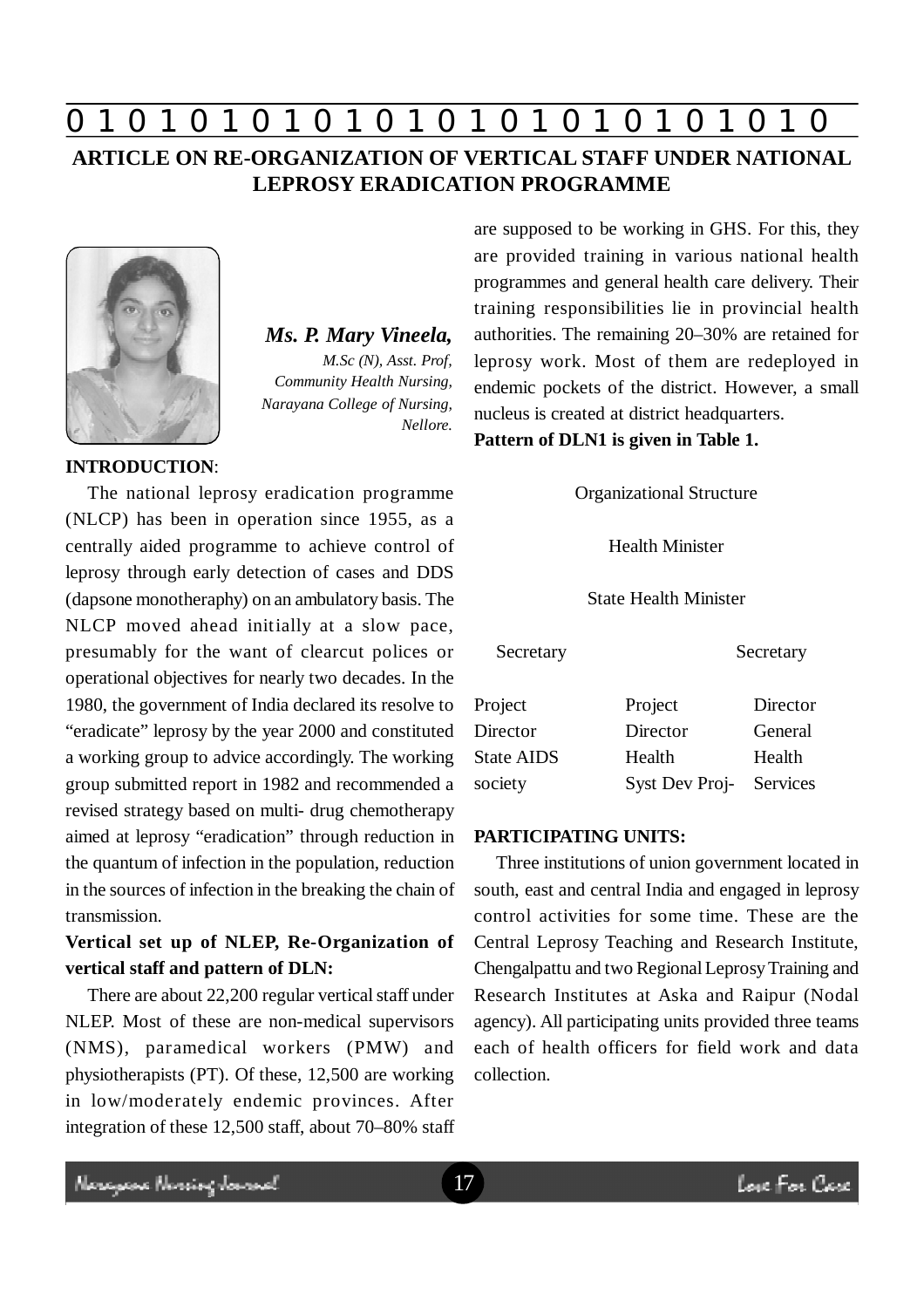# **0 z 0 z 0 z 0 z 0 z 0 z 0 z 0 z 0 z 0 z 0 z 0 z 0**

### **Table 1**

Pattern of district leprosy nuclei In districts with PR.1,

- 1 District leprosy officer,
- 1 Deputy chief medical officer (responsible)
- 1 Medical (Officer for leprosy and other programmes)
- 2 Non medical supervisors
- 1 Non medical supervisor
- 1 Physiotherapist
- 1 Paramedical worker
- 1 Driver
- 1 Worker

### **URBAN LEPROSY CONTROL PROGRAMME:**

The urban leprosy control programme was initiated in 2005 to address the complex problems of larger population size, migration, poor health infrastructure and increases leprosy cases in urban areas. Under this, assistance is provided to 422 urban areas having population size, of more than 1 lakh as Disability prevention and Medical Rehabilitation (DPMR). The main activities carried out during the year 2009-10 were as follows:

1. Implementation of DPMR activities as per guidelines and reporting its out come. Eg. Treatment of leprosy reaction, ulcers, physiotherapy, reconstruction surgery and providing MCR footwear. 2. Integrating DPMR services- there are provision of services to persons with disability by various departments under different ministries.

3. To develop referral system and to provide prevention of disability services to all leprosy disabled persons in an integrated set-up.

4. The primary level care, secondary level and the tertiary level care are the planned activities in DPMR. a) Central government institutes.

b) ICMR institute JALMA, Agra.

c) ILEP supported leprosy hospitals.

d) All PMR institutes and departments of medical colleges.

# **Referral system in NLEP:**

**Sub-center**: Implementation– Self care advice,

Advise to RCS cases. Monitoring.

Referral–reaction, disability

PHC: Implementation - manage reactions or referral Identify or refer patient needing RCS

Identify patient needing foot wear. Advise reconstructive surgery cases.

Advise to self care.

**Referral:** Lepra reactions are difficult to manage.

Complicatated ulcer.

Eye problems.

Reconstructive surgery cases.

Persons needing foot-wear.

**District hospital:** Implementations

Management of complications ulcers.

Management of lepra reactions.

Referral – refer difficult ulcer cases to reconstructive surgery center.

**Reconstructive surgery center:** Implementation – Reconstructive surgery

Follow- up after reconstructive surgery.

Supply of foot wear to district nucleus.

**Components of disability prevention and rehabilitation: 1. Re assessment of disabilities (grade I and grade II):** All the cases, under treatment and completed treatment are to be mobilized by peripheral health workers and brought to medical officer, PHC for clinical assessment, need assessment and service provisions. AWW & ASHA may also contribute in

mobilizing process. Basic data on disability assessment need to be recorded to judge the progress after interventions.

## **2. Prevention of new disabilities:**

Regular monitoring of nerve functions in all cases at risk and treatment of neuritis / reactions is done at primary level. Difficult cases are referred to district hospital. LAP with anesthesia are thought to protect the part from acute & chronic injuries and are given protective footwear. Counseling for self care and supervision of self care practices will be regularized.

# **3. Control / reducing existing disabilities:**

Ulcer care and physiotherapy in deformed cases to prevent worsening is to be strengthened. Developing self-care-groups, self-help-groups in leprosy colonies and home based self care in other cases will be promoted. Provision of dressing material, splints and other assistive devices will assist in self care.

### **4. Reconstructive Surgery:**

Correction of deformities like foot drop, claw hand and lagophthalmos will improve the functions of that

Neregeae Nereige Jamach